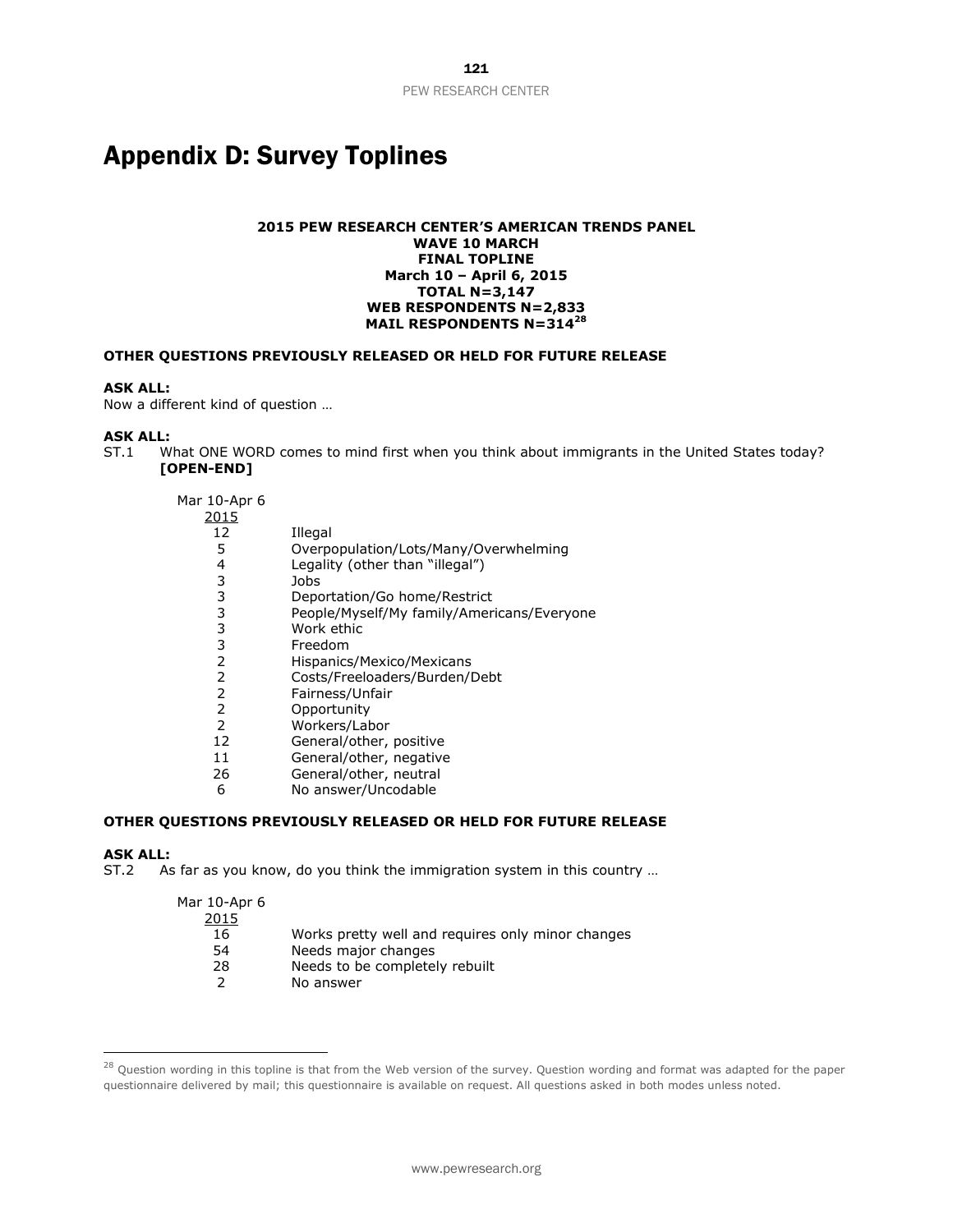# 122 PEW RESEARCH CENTER

# **ASK ALL:**

ST.3 Generally, do you think immigrants coming to the United States … **[RANDOMIZE RESPONSE OPTIONS 1 AND 2]**

| Mar 10-Apr 6 |  |
|--------------|--|
| つの15         |  |

- $rac{2015}{45}$
- 45 Make American society better in the long run<br>37 Make American society worse in the long run
- 37 Make American society worse in the long run<br>16 Don't have much of an effect on American so Don't have much of an effect on American society one way or the other
- 3 No answer

### **OTHER QUESTIONS PREVIOUSLY RELEASED OR HELD FOR FUTURE RELEASE**

### **ASK ALL:**

ST.4 What percentage of today's U.S. population was born in another country?

| Mar 10-Apr 6 |               |
|--------------|---------------|
| 2015         |               |
| 8            | 4%            |
| 47           | 13% (Correct) |
| 28           | 39%           |
| 7            | 55%           |
| 10           | No answer     |

# **ASK ALL:**<br>ST.5 W

What percentage of immigrants in the U.S. today are living here illegally?

| Mar 10-Apr 6 |               |
|--------------|---------------|
| 2015         |               |
| 20           | ዓ%            |
| 34           | 26% (Correct) |
| 22           | 45%           |
| 14           | 62%           |
| q            | No answer     |

### **ASK ALL:**

ST.6 Over the last five years, the largest group of immigrants to the United States has come from… **[RANDOMIZE RESPONSE OPTIONS]**

| Mar 10-Apr 6 |                       |
|--------------|-----------------------|
| 2015         |                       |
|              | Asia <i>(Correct)</i> |
| 3            | Europe                |
| 69           | Latin America         |
| 3            | Africa                |
| 13           | Middle East           |
| 5            | No answer             |
|              |                       |

### **OTHER QUESTIONS PREVIOUSLY RELEASED OR HELD FOR FUTURE RELEASE**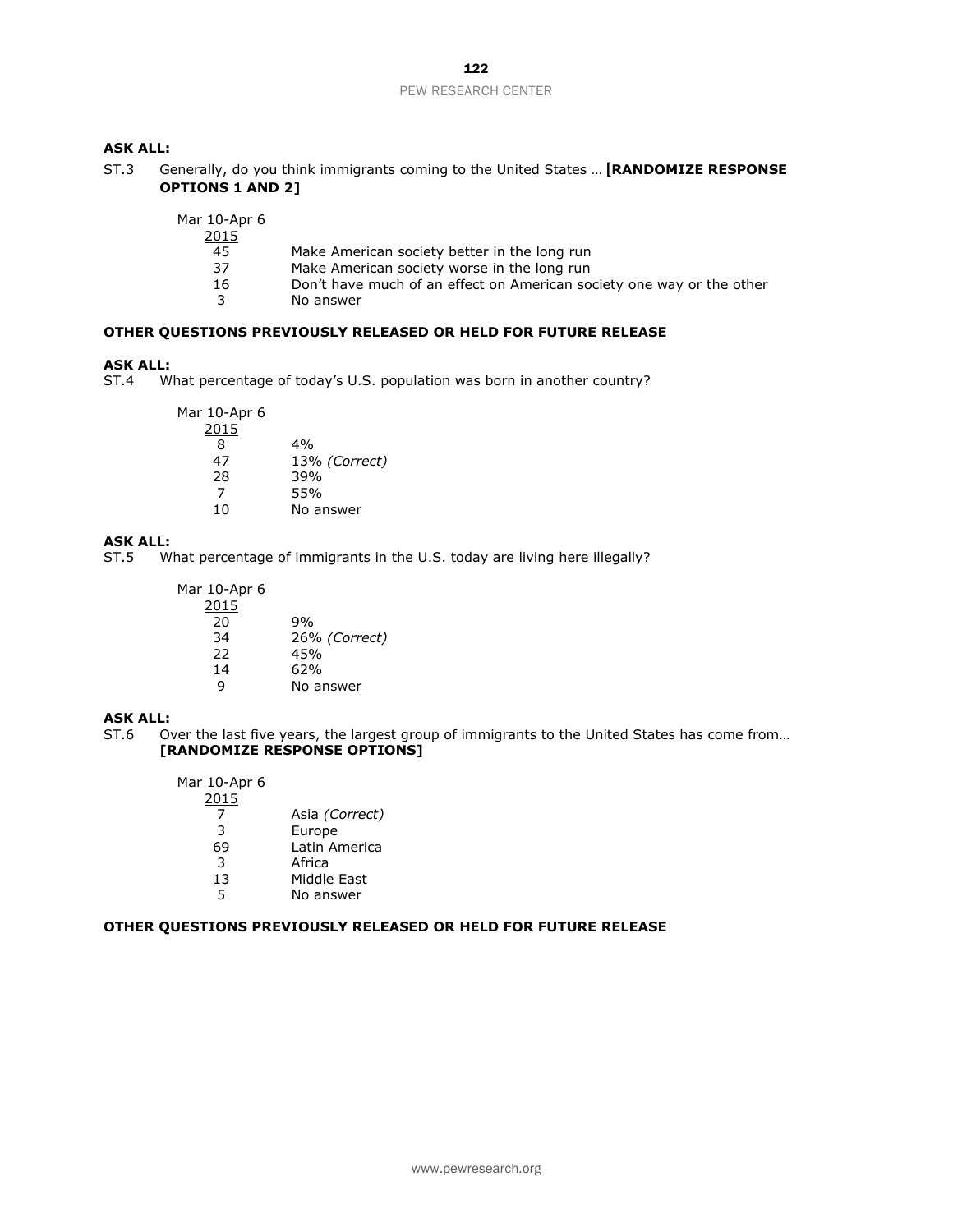# **ASK ALL:**

Now a few more questions about immigration to the United States …

### **ASK ALL:**

ST.7 In your opinion, should immigration be kept at its present level, increased or decreased?

| Mar 10-Apr 6<br>2015 |               |
|----------------------|---------------|
| 34                   | Present level |
| 15                   | Increased     |
| 49                   | Decreased     |
| 2                    | No answer     |
|                      |               |

### **ASK ALL:**

ST.8 Do you think immigrants in the United States are making things **[RANDOMIZE: better, worse]**, or not having much effect in each of the following areas? **[FOR EACH ITEM, RANDOMIZE RESPONSE CATEGORIES 1 AND 2 IN SAME ORDER AS QUESTION STEM] SOFT PROMPT TEXT** "If you're sure you want to skip, click Next"

|    |                                                 | Immigrants are<br>making things<br>better | Immigrants are<br>making things<br>worse | Immigrants are<br>not having<br>much effect | No.<br>answer |
|----|-------------------------------------------------|-------------------------------------------|------------------------------------------|---------------------------------------------|---------------|
| a. | Crime<br>Mar 10-Apr 6, 2015                     | 7                                         | 50                                       | 41                                          | 2             |
| b. | Food, music, and the arts<br>Mar 10-Apr 6, 2015 | 49                                        | 11                                       | 37                                          | 3             |
| c. | The economy<br>Mar 10-Apr 6, 2015               | 28                                        | 50                                       | 20                                          | $\mathcal{P}$ |
| d. | Social and moral values<br>Mar 10-Apr 6, 2015   | 18                                        | 34                                       | 45                                          | 3             |
| e. | Science and technology<br>Mar 10-Apr 6, 2015    | 29                                        | 12                                       | 56                                          | 3             |

### **ASK ALL:**

ST.8x As far as you know, are there any immigrants living in your community, or not?

| Mar 10-Apr 6 |           |
|--------------|-----------|
| 2015         |           |
| 78           | Yes       |
| 21           | N٥        |
|              | No answer |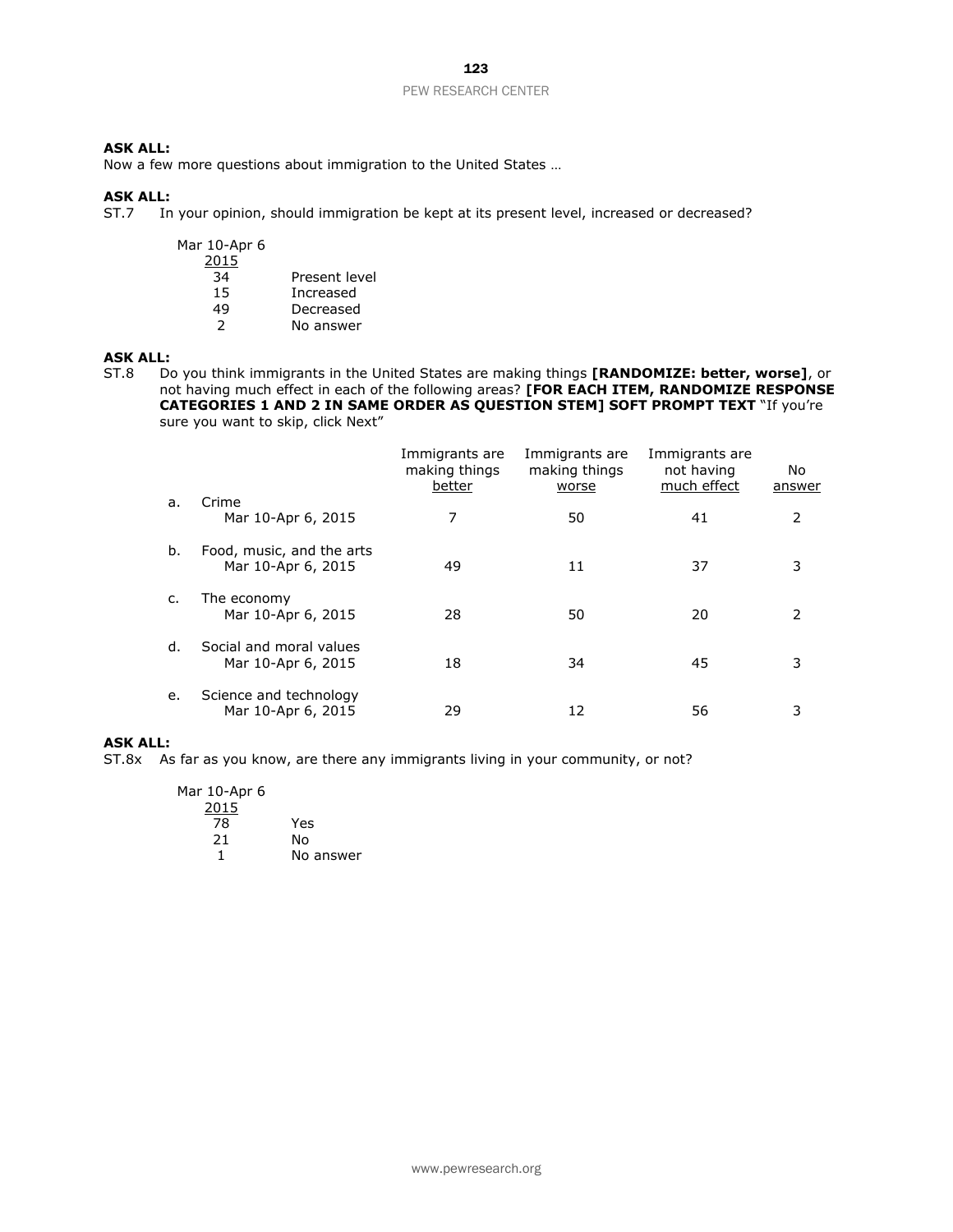## 124 PEW RESEARCH CENTER

# **ASK IF THERE ARE IMMIGRANTS IN RESPONDENT'S COMMUNITY OR MISSING (ST.8x=1,99) [N=2,641]:**

Thinking specifically about immigrants in the community where you live, do you think they are making things **[RANDOMIZE IN SAME ORDER AS ST.8: better, worse]**, or not having much effect in each of the following areas? **[FOR EACH ITEM, RANDOMIZE RESPONSE CATEGORIES 1 AND 2 IN SAME ORDER AS QUESTION STEM] SOFT PROMPT TEXT** "If you're sure you want to skip, click Next."

|    |                                                 | Immigrants are<br>making things<br>better | Immigrants are<br>making things<br>worse | Immigrants are<br>not having<br>much effect | No<br>answer |
|----|-------------------------------------------------|-------------------------------------------|------------------------------------------|---------------------------------------------|--------------|
| а. | Crime                                           |                                           |                                          |                                             |              |
|    | Mar 10-Apr 6, 2015                              | 8                                         | 36                                       | 53                                          | 3            |
| b. | Food, music, and the arts<br>Mar 10-Apr 6, 2015 | 42                                        | 9                                        | 46                                          |              |
| C. | Jobs opportunities for you                      |                                           |                                          |                                             |              |
|    | and your family<br>Mar 10-Apr 6, 2015           | 11                                        | 36                                       | 50                                          |              |
| d. | Schools<br>Mar 10-Apr 6, 2015                   | 15                                        | 41                                       | 41                                          |              |

### **ASK ALL:**

ST.10 In your opinion, what do you think is the main reason most immigrants come to the United States? **[PROGRAMMING NOTE: RANDOMIZE RESPONSE OPTIONS 1 THROUGH 4]**

| Mar 10-Apr 6<br>2015 |                                               |
|----------------------|-----------------------------------------------|
| 4                    | Educational opportunities                     |
| 74                   | Economic opportunities                        |
| 10                   | Conflict or persecution in their home country |
| 2                    | To be reunited with family                    |
| 5                    | Some other reason                             |
| 4                    | No answer                                     |

### **ASK ALL:**

ST.11 Which comes closer to your view—even if neither is exactly right? **[RANDOMIZE RESPONSE OPTIONS 1 AND 2]**

| Mar 10-Apr 6<br>2015 |                                                                                                                   |
|----------------------|-------------------------------------------------------------------------------------------------------------------|
| 32                   | Immigrants in our country today generally want to adopt American customs<br>and way of life                       |
| 66                   | Immigrants in our country today generally want to hold on to the customs<br>and way of life of their home country |
|                      | No answer                                                                                                         |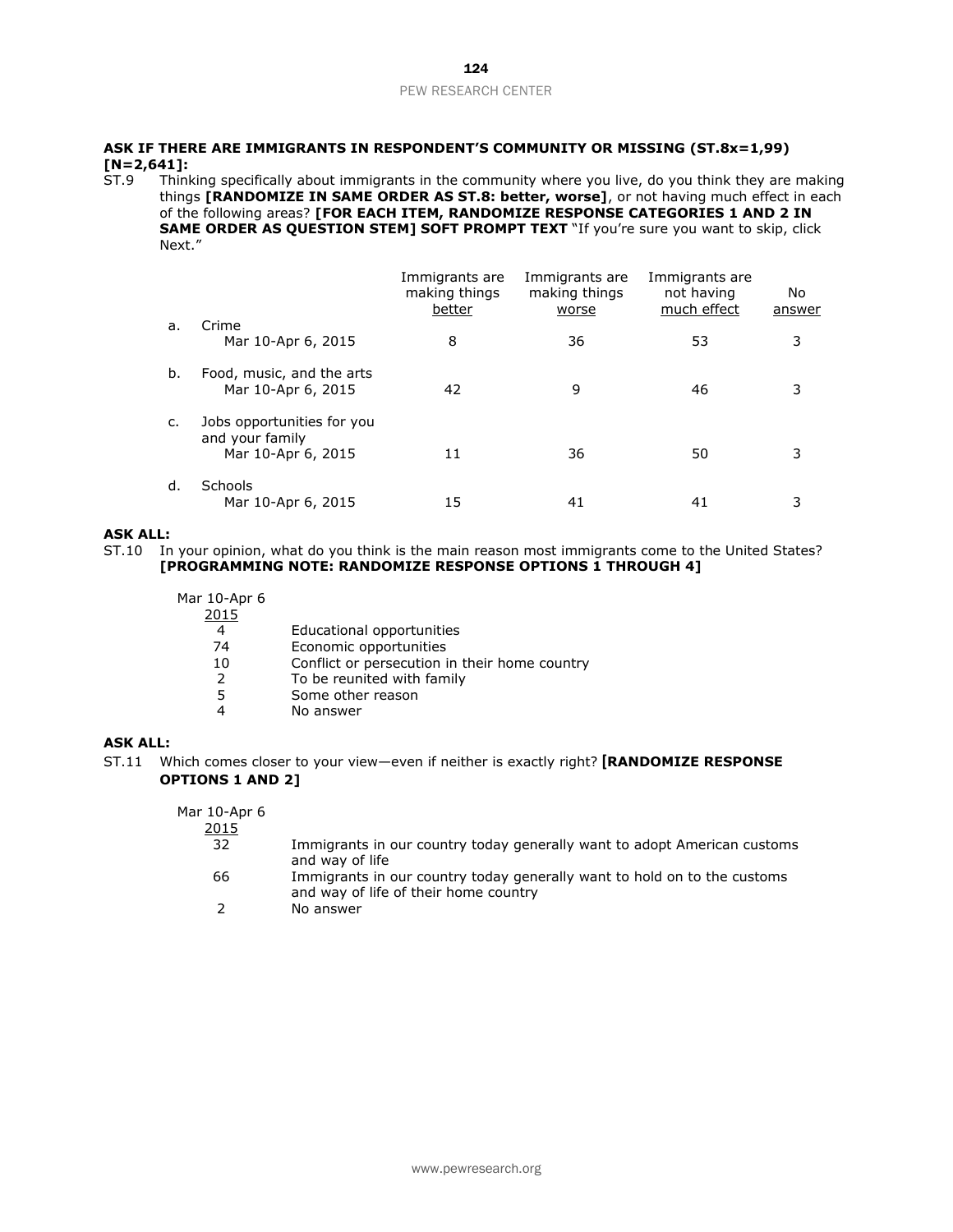# **ASK ALL:**

ST.12 Do you think the impact of immigrants from **[INSERT ITEM; RANDOMIZE ST.12a-e]** on American society has been … **[RANDOMIZE RESPONSE OPTIONS 1 AND 2 IN SAME ORDER FOR ST.12a-ST.12E] SOFT PROMPT TEXT** "If you're sure you want to skip, click Next.**"**

|    |                                          | Mostly positive | Mostly negative | Neither positive<br>nor negative | No<br>answer  |
|----|------------------------------------------|-----------------|-----------------|----------------------------------|---------------|
| a. | <b>EUROPE</b><br>Mar 10-Apr 6, 2015      | 44              | 9               | 45                               | 3             |
| h. | LATIN AMERICA<br>Mar 10-Apr 6, 2015      | 26              | 37              | 35                               | $\mathcal{P}$ |
| C. | AFRICA<br>Mar 10-Apr 6, 2015             | 26              | 22              | 50                               | 3             |
| d. | ASIA<br>Mar 10-Apr 6, 2015               | 47              | 11              | 39                               | 3             |
| e. | <b>MIDDLE EAST</b><br>Mar 10-Apr 6, 2015 | 20              | 39              | 39                               | 3             |

### **ASK ALL:**

ST.13 In your opinion, do most recent immigrants learn English within a reasonable amount of time, or don't they?

| Mar 10-Apr 6  |                |
|---------------|----------------|
| 2015          |                |
| 39            | Yes, they do   |
| 59            | No, they don't |
| $\mathcal{L}$ | No answer      |
|               |                |

# **ASK ALL:**

ST.14 Do you think adult immigrants in the United States … **[RANDOMIZE RESPONSE OPTIONS 1 AND 2]**

| Mar 10-Apr 6<br>2015<br>76<br>22 | Need to learn to speak English to succeed<br>Can succeed even if they don't speak English |
|----------------------------------|-------------------------------------------------------------------------------------------|
|                                  | No answer                                                                                 |

## **ASK ALL:**

ST.15 In deciding whether people from other countries should be allowed to legally immigrate to the United States, should the government give higher priority to … **[RANDOMIZE RESPONSE OPTIONS 1 AND 2]**

| Mar 10-Apr 6<br>2015 |                                                                                                                              |
|----------------------|------------------------------------------------------------------------------------------------------------------------------|
| 56                   | People who are highly educated and highly skilled workers, even if they do<br>not have family members in the U.S.            |
| 37                   | People who have family members already living in the U.S., even if they are<br>not highly educated or highly skilled workers |
| b                    | No answer                                                                                                                    |

### **OTHER QUESTIONS PREVIOUSLY RELEASED OR HELD FOR FUTURE RELEASE**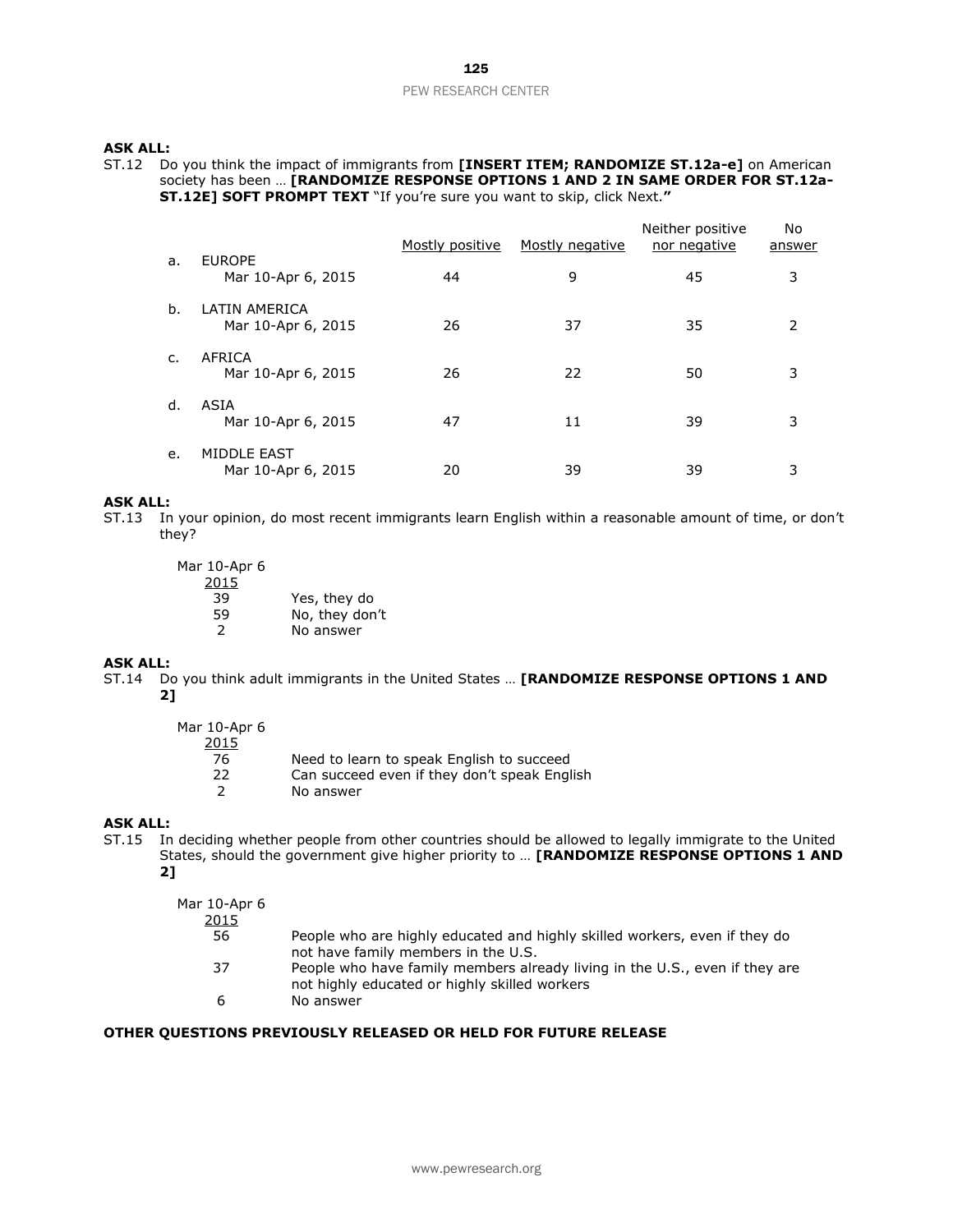# 126

### PEW RESEARCH CENTER

# **ASK ALL:**

ST.16 Do you have any friends or relatives who are recent immigrants?

| Mar 10-Apr 6 |           |
|--------------|-----------|
| 2015         |           |
| 24           | Yes       |
| 75           | N٥        |
| 1            | No answer |

### **ASK IF THERE ARE IMMIGRANTS IN RESPONDENT'S COMMUNITY OR MISSING (ST.8X=1,99) [N=2,641]:**

ST.17 How many recent immigrants would you say there are in the community where you live?

Mar 10-Apr 6 2015 34 Many 40 Some<br>23 Only a Only a few 3 None<br>1 No an No answer

# **ASK ALL:**

USBORNP Were both of your parents born in the United States, including Puerto Rico or other U.S. territories, or not?

Mar 10-Apr 6

| LU-ADI 0     |                                                                                              |
|--------------|----------------------------------------------------------------------------------------------|
| <u> 2015</u> |                                                                                              |
| 79           | Yes, both parents were born in the U.S. (including Puerto Rico or other U.S.<br>territories) |
|              | No, one parent was born in another country                                                   |
| 13           | No, both parents were born in another country                                                |
|              | No answer                                                                                    |
|              |                                                                                              |

### **ASK ALL:**

USBORNG Were ALL of your grandparents born in the United States, including Puerto Rico or other U.S. territories, or not?

# Mar 10-Apr 6

| 2015 |                                                                             |
|------|-----------------------------------------------------------------------------|
| 63   | Yes, ALL grandparents were born in the U.S. (including Puerto Rico or other |
|      | U.S. territories)                                                           |
| 35   | No, AT LEAST ONE grandparent was born in another country                    |
|      | No answer                                                                   |
|      |                                                                             |